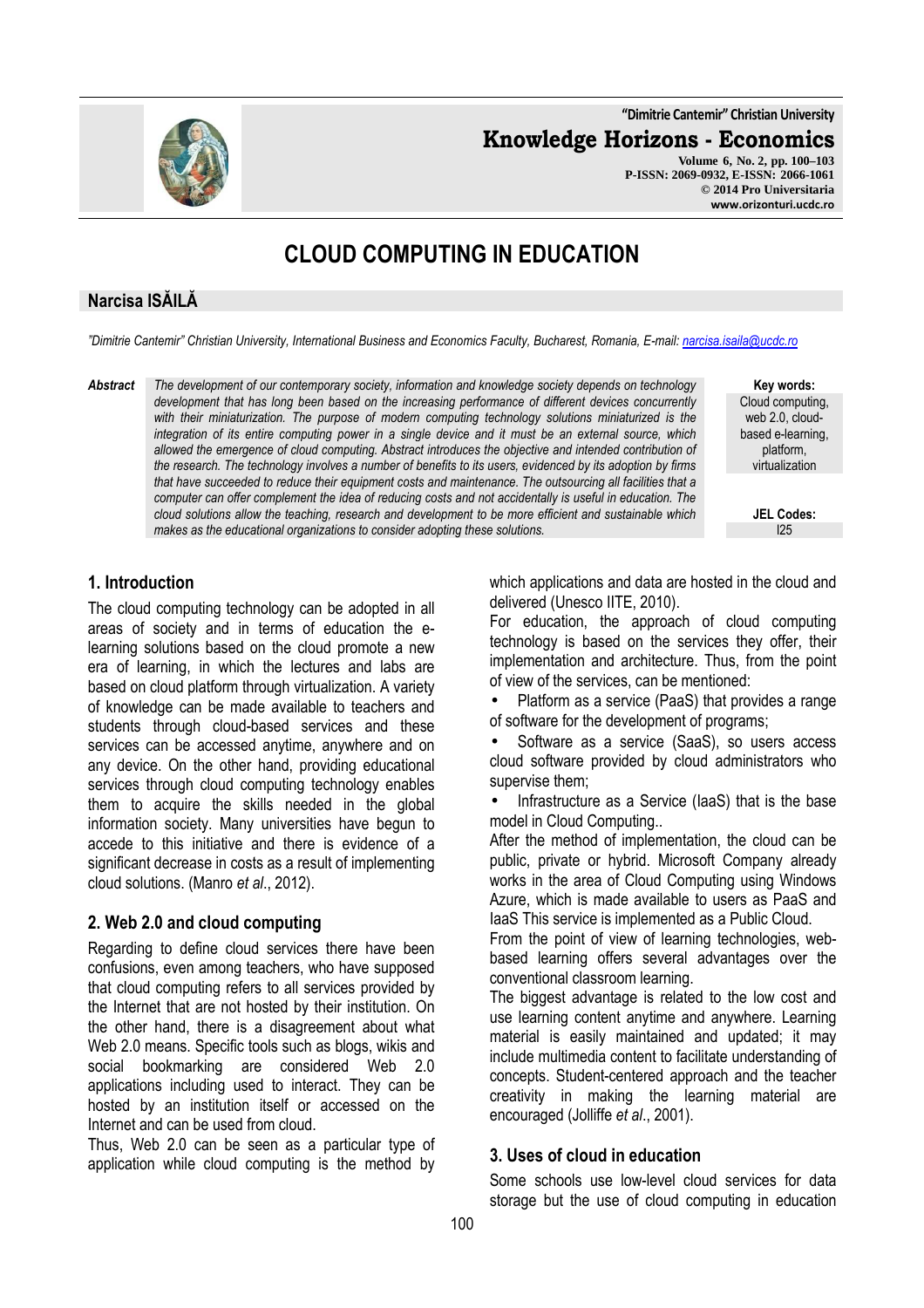offers a number of benefits such as (Unesco IITE, 2010):

the economy of financial resources (to pay only what is used);

elasticity of use, given the possibility of using initial the small services;

increased availability, e.g. Google offers approximately 100% for educational applications and looks to exceed this target:

- end-user satisfaction because the applications that can be accessed in the cloud include the latest tools and features from innovative companies like Microsoft and Google; so the users can use free office applications without having to purchase, install and maintain these applications on their computers; there are enhanced collaboration possibilities; their data do not get lost, these are stored in the cloud for free use and accessible from any location or from a range of devices such as mobile phone.

Another use of cloud computing in education is for hosting learning management systems (LMS) such as Blackboard or Moodle.

Nowadays the e-learning is widely used to different levels of education: lifelong learning, training for companies, academic courses. There are various elearning solutions from open source to commercial.

Since there are at least two entities involved in the elearning system: students and trainers, the students can access courses, exams and can send online projects while trainers can accomplish content management, tests and can evaluate these tests, homework or projects for students and can communicate with them (Dong *et al*., 2009).

The development of e- learning solutions can't ignore cloud computing trends. Literature presents e-learning architecture based on the cloud (Figure 1) which is mainly divided into five levels called (Kumar and Chelikani, 2011):

• the hardware resources level : the lowest layer of cloud middleware service and most importantly for the total system infrastructure;

the level of software resources: created by using operating systems and middleware technology, it enables software developers to realize more applications including the incorporating of e-learning applications in the cloud;

• resource management level: with an important role in poor coupling of hardware and software resources what enable a constant on demand software distribution for various hardware resources;

• the services level (IaaS, PaaS, SaaS), which allows customers use of different cloud resources such as software resources, hardware resources and infrastructure resources to achieve their applications;

• the business application level, that enables creation and content delivery, the platform for education, assessment and management education; this level differs from all other layers in the e-learning cloud-based architecture because it acts as business logic of e-learning and framework for extending components group for e-learning.





 *Source:* Laisheng and Zhengxia, 2011

According to Masud and Huang in (Masud and Huang, 2011) development of e-learning in cloud computing environment is characterized by the fact that:

• the services are accessed through the Web, which means ease of them accessing from anywhere and at any time;

• doesn't require software on client-side, which means lower costs to the institution concerning the installation, software maintenance, implementing server administration including IT staff costs;

• subscription pay for use, according to the model of education, provides access to complex applications;

SaaS system can support several educational institutions;

• all user data are on the SaaS server and security is provided by the SaaS provider;

the virtualization enables rapid replacement of a compromised server cloud without major costs or damages because it is easy to create a clone of a virtual machine so the idle times are reduced substantially;

• centralized data storage and fast possibility to connect a new customer;

the monitoring of data access becomes easier. given that only one place it should be supervised, not thousands of computers spread over a large geographical area;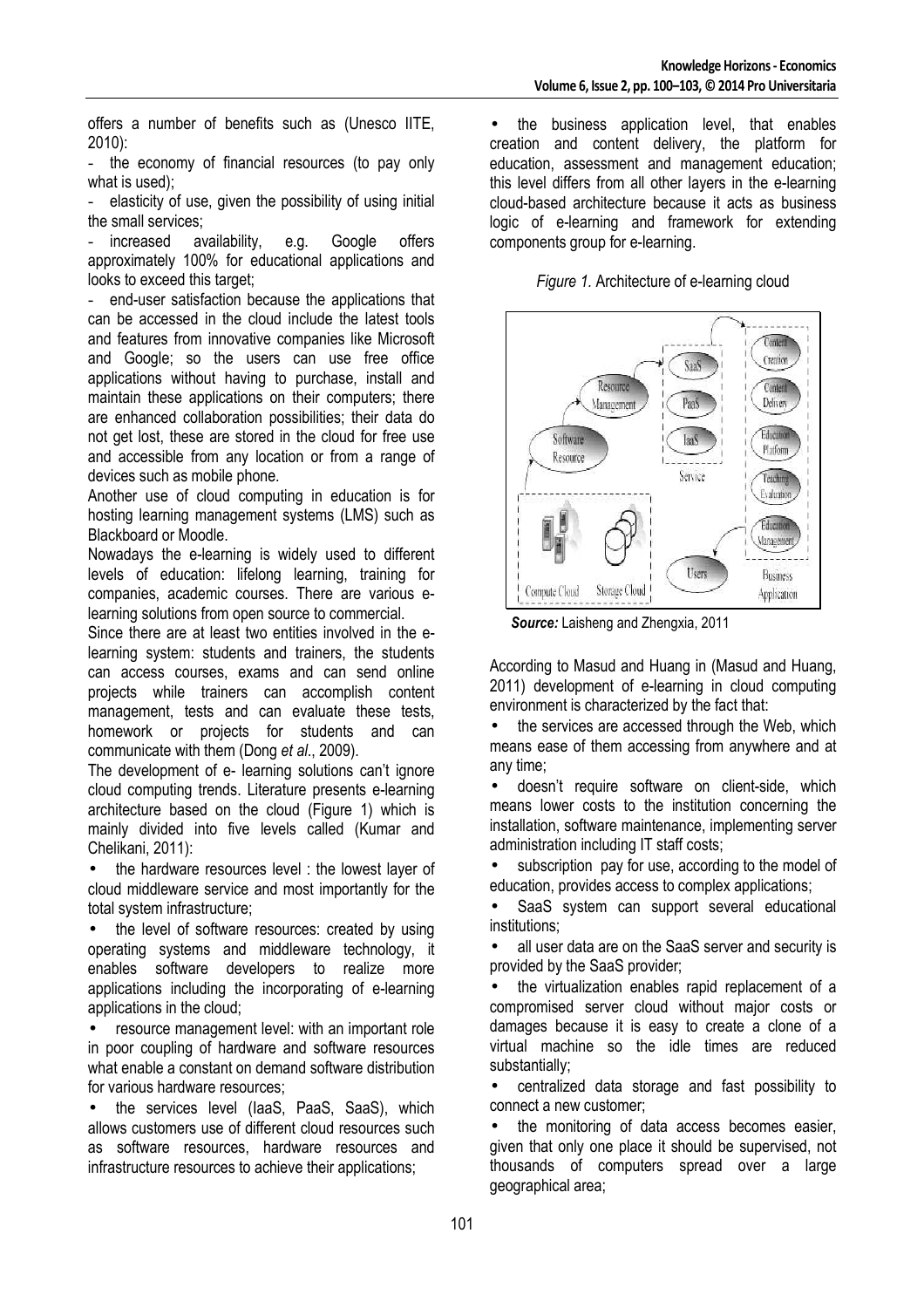• security changes can be easily tested and implemented as cloud represents a single point of entry for all customers (Wheeler and Waggener, 2009).

#### **4. Advantages of using e-learning in the cloud**

Decision making e-learning systems implementation in cloud provides many benefits for the educational institutions dealing with this solution due to the following:

**the institutions cut the costs using the cloud** applications on the computers, mobile phones, PC tablets, with the least configuration and Internet connection; equipments are not necessary and the payment is effected only for the necessary applications and for the data stocks (Al-Jumeily *et al*., 2010);

• the performances are improved as the e-learning applications on cloud have most of the processes and applications in the cloud and the users' systems have no problem regarding the performance (Rao *et al*., 2010);

• the software updates are accomplished on the spot and the users get the updates very quickly;

• the document frameworks compatibility is improved as the e-learning applications based on cloud open the cloud files;

• the cloud- based e-learning grant a lot of benefits for the students mainly concerning the online courses access, the exams and the online communication with the professors (Pocatilu *et al*., 2009);

• the benefits for the professors concern the student's training for the online tests, the creation of more complete resources for the students through the management of contents, assessment and communication with the students using the online forums;

 $\blacksquare$  in the e-learning cloud business model the supplier is responsible for the e-learning cloud organization and maintenance, providing technical support for e-learning cloud.

There are certain doubts regarding the way the institutions approach of the cloud technology about the following:

- the security for the data stocked in cloud, some of the users consider that the client data are safer when internally managed while others state that the cloud suppliers are strongly stimulated to keep up the trust and therefore leave a higher security level (Mills,  $2009$ 

- the confidentiality, the cloud computing uses the virtual computing technology ,the users' personal data can be spread in many virtual data centers even beyond the national borders and therefore the private data protection will face the different juridicial systems controversy (Jianchun and Weiping, 2010);

- the open standards are critical for the cloud computing development, most of the cloud services suppliers display API-s which are usually rich in documentary data and yet unusable.

Presently, the cloud computing platform characteristics are suitable for the cloud-based e-learning as a learning system because it enables the exploitation of the possibilities provided by the organisation of an efficient learning environment which offers a personalized content and its easy adjustment to the current learning pattern.

#### **5. Conclusions**

Specifically, the benefits of e-learning system integration in the cloud refers to better flexibility and scalability, possibility of access to complex applications and storing data in the cloud at a small cost. However, there are some disadvantages that must be approached before the full integration of e-learning in universities.

Optimizing resource requirements, storage, management and communication require the use a platform which satisfies the scalable and cost control requirements.

Nowadays, the e-learning systems have poor scalability in infrastructure. Many resources can be used and allocated only for specific tasks, for example when is a large volume of work, new resources and their configurating are necessary, making it very expensive the cost management and resources (Kwan *et al*., 2008).

#### **References**

1. Al-Jumeily, D., Williams, D., Hussain, A. and Griffiths, P. (2010) "Can We Truly Learn from A Cloud or Is It Just A Lot of Thunder? *Developments in Esystems engineering*: 131-139.

2. Dong, B., Zheng, Q., Qiao, M., Shu, J and Yang, J. (2009) "BlueSky Cloud Framework: An Elearning Framework Embracing Cloud Computing" In: Jaatun, M.G., Zhao, G., Rong, C. (eds.) *Cloud Computing. LNCS*, vol. 5931, pp. 577–582. Springer, Heidelberg (2009)

3. Mills, E. (2009) "Cloud computing security forecast: clear skies", available on-line at http://www.cnet.com/news/cloud-computing-securityforecast-clear-skies/

4. Jianchun, J. and Weiping, W. (2010) "Information security issues in cloud computing environment", *Netinfo Security*, doi:10.3969/j.issn.1671- 1122.2010.02.026.

5. Jolliffe, A., Ritter, J. and Stevens, D., (2001) *The online learning handbook: Developing and using Webbased learning*. Kogan Page, London